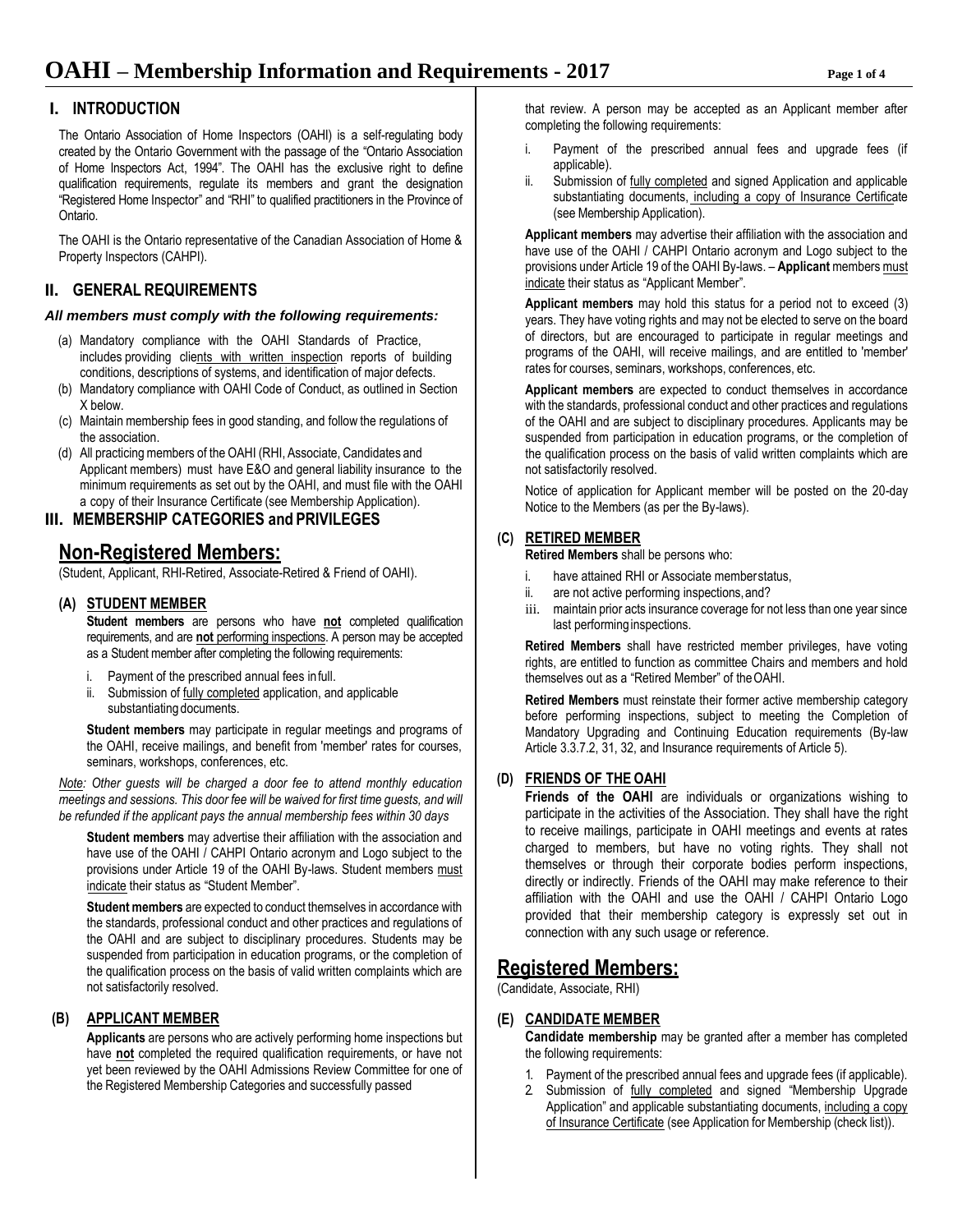- 3. Completion of an OAHI Recognized educational program in the field of Home Inspection or equivalent as accepted by the OAHI Admissions ReviewCommittee.
- 4. Completion of the OAHI Practical Training Component.
- 5. Successful completion of peer review including report verification.

**Candidate members** may advertise their affiliation with the OAHI and use the OAHI / CAHPI Ontario Logo, but must indicate their status as "Candidate Member".

**Candidate members** have three (3) years to complete the requirements for upgrade to Associate or RHI status, (see Application for Membership Upgrade Form) unless an extension has been approved by the Board of Examiners. Extensions may be granted upon reasonable request one year at a time.

**Candidate members** are required to complete the OAHI Defect Recognition & Reporting Course within one year of becoming a Candidate member. Each year thereafter Candidate members must complete one of the Part 9 Building Code courses per year until both are completed. Upon completion of all three courses the standard Continuing Education requirement of 20 hours per year willapply.

**Candidate members** will have their names put on the Membership Directory on the OAHI Web Site.

**Candidate members** are encouraged to participate in educational activities of the Association, but have no voting rights and may not be elected to serve on the board of directors. They must, however, follow the same rules as RHI and Associate members, and are subject to the same fees, disciplinary procedures, and regulations.

Notice of application to upgrade to Candidate Member will be posted on the 20-day Notice to the members (as per the By-laws).

#### **(F) ASSOCIATE MEMBER**

**Associate membership** may be granted after a member has completed the following requirements:

- 1. Payment of the prescribed annual fees and upgrade fees (if applicable).
- 2. Submission of fully completed and signed Membership Upgrade Application and applicable substantiating documents, including a copy of Insurance Certificate (see Application for Membership Upgrade.
- 3. Completion of an OAHI recognized educational program in the field of Home Inspection or equivalent as accepted by the OAHI Admissions Review Committee.
- 4. Completion of the OAHI Practical Training Component.
- 5. Successful completion of peer review including report verification.
- 6. Completion of the OAHI Defect Recognition & Reporting Course\*
- 7. Completion of a minimum of 150 fee paidinspections.

**Associate members** may advertise their affiliation with the OAHI / CAHPI Ontario, but must indicate their status as "Associate Member".

**Associate members** will have their names put on the Membership Directory on the OAHI Web Site.

**Associate members** have three (3) years to complete the requirements for upgrade to or RHI status, (see Application for Membership Upgrade Form) unless an extension has been approved by the Board of Examiners. Extensions may be granted upon reasonable request one year at a time.

**Associate members** must complete one of the Part 9 Building Code courses per year until both are completed. \*An Associate member must also complete the OAHI Defect Recognition & Reporting Course if not done already as a Candidate such as might be the case for members transferring in from other provinces. Upon completion of all three courses the standard Continuing Education requirement of 20 hours per year will apply.

**Associate members** may advertise their affiliation with the OAHI, but must indicate their status as "Associate Member". They are not granted

the RHI designation until all membership qualification requirements are satisfied (see Application for Membership Upgrade form) and may not claim or infer that they hold the "RHI"designation.

**Associate members** are encouraged to participate in educational activities of the association, have voting rights and may be elected to serve on the board of directors. They must, however, follow the same rules as RHI members, and are subject to the same fees, disciplinary procedures, and regulations.

Notice of application to upgrade to Associate Member will be posted on the 20-day Notice to the members (as per the By-laws).

#### **(G) REGISTERED HOME INSPECTOR / RHIMEMBER**

**RHI members** are persons who have completed all qualification requirements set out for the **Associate** member including the OAHI Defect Recognition & Reporting Course, OBC Part 9 Building Envelope, and OBC Part 9 Health & Safety if not already successfully completed (such as would be the case for example if a member transferred from another province). In addition:

**RHI members** must have completed a minimum of 200 fee paid home inspections total experience and

**RHI members** must have successfully completed their RHI peer review including report verification. and

**RHI members** must complete a minimum of 20 hours of continuing education per year and are subject to Mandatory Upgrading every five years as determined necessary by the OAHI Board of Directors.

**RHI members** are encouraged to participate in educational activities of the association, have voting rights and may be elected to serve on the board of directors.

**RHI members** must carry E&O insurance

Notice of application to upgrade to RHI Member will be posted on the 20 day Notice to the members (as per the By-laws).

**Note:** Any person in Ontario who is not an RHI Member and uses the designation Registered Home Inspector, RHI, or suggests or holds out that he/she is a Registered Home Inspector is guilty of a provincial offense and is liable to a fine of up to \$5,000.00.

# **IV. MEMBERSHIP QUALIFICATION REQUIREMENTS** Membership

qualification is based on formal education requirements, practical experience, peer review and continuing education. Members are expected to have a working knowledge of the Ontario Building Code, all

components and systems of a house and must possess general defect recognition and report writing skills. Members need good oral and written communications skills and a broad knowledge of construction and building practices in Ontario.

#### **The four components for qualification are:**

- (a) Academic Training Related to Home Inspection
	- a 70% is required for all of training courses.
- (b) Home Inspection Experience (Practical)
- performing a minimum number of home inspections OAHI standards.
- (c) Peer Review and Report Verification.
- (d) Continuing Education Requirements 20 CEU's every year for members who have completed all of the academic requirements for **RHI.**

### **V. AVAILABLE HOME INSPECTION RELATED COURSES**

Building inspection courses which are accepted by the OAHI and are in compliance with the National Occupational Standard are available at many Community Colleges throughout Ontario both in class and on line. Contact your local community college and order their Program or Continuing Education Calendars. You may also want to check with your local Builders' Assn. for the Part 9 courses.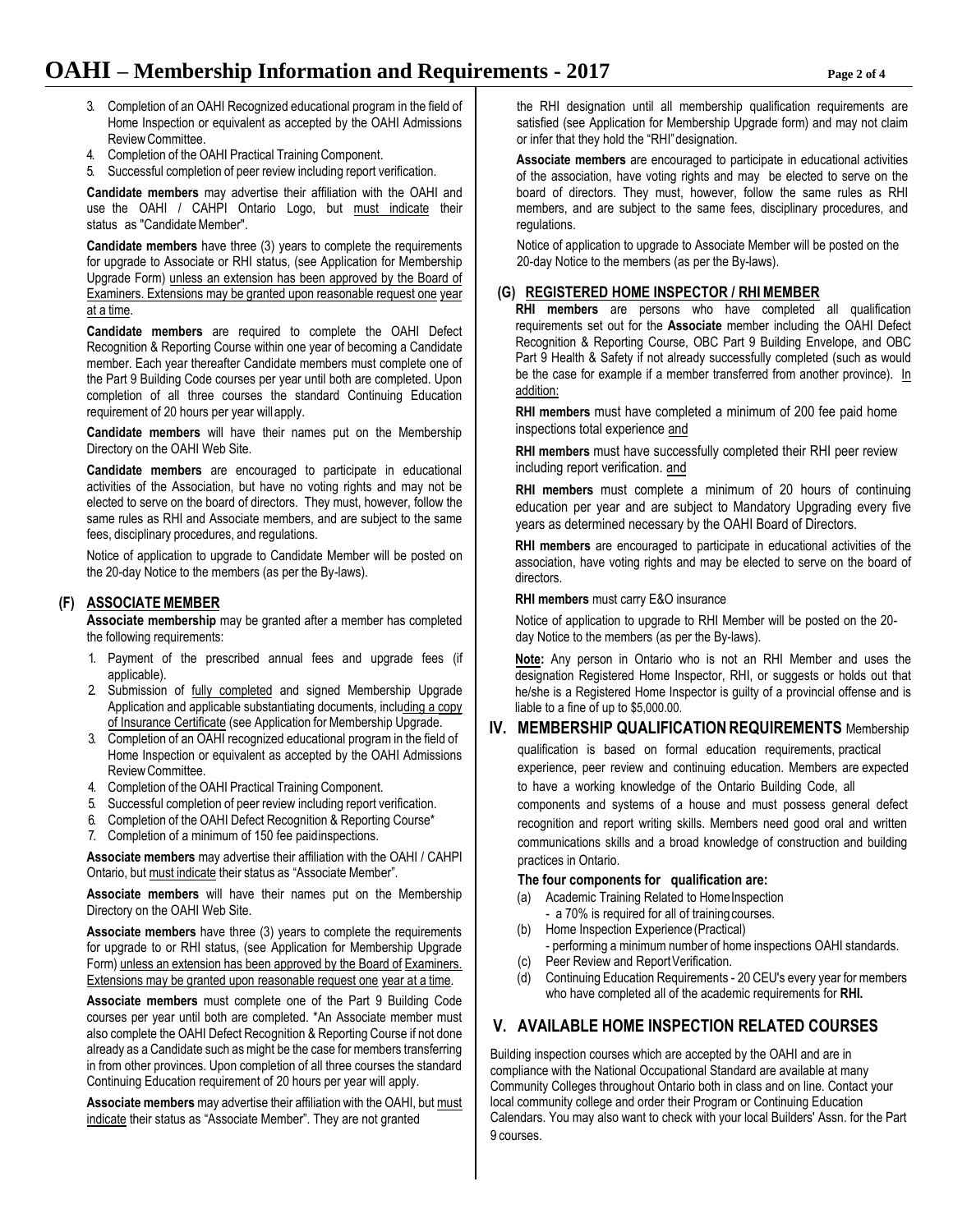Please see the OAHI web site a[t www.OAHI.com](http://www.oahi.com/) for an up to date list of accepted programs.

Defect Recognition & Reporting Course: The OAHI holds the Defect Recognition & Reporting Course on weekends (See application with the Information Package) usually four times year in Toronto, and once a year in Ottawa, (if numbers permit.). Classes close at 30 persons, so register early.

Part 9: OBC -The House-Health & Safety and Building Envelope courses: For convenience and as a service to members, the OAHI often arranges for the Part 9 OBC courses to be held on weekends. Classes close at 30 persons, so register early.

Note re Weekend Courses: News about the courses offered on weekends by the OAHI is available on the OAHI Web Site.

## **VI. DEMONSTRATING ACADEMICEQUIVALENCY**

Applicants with extensive prior experience in construction or who have taken training from education providers who are not providing programs accepted by the OAHI as meeting the National Occupational Standard may be exempted from some of the academic training requirements upon assessment by the OAHI Admissions Review committee. Prior learning assessments from Ontario Community Colleges who deliver recognized training may also be accepted.

**Please note that the OAHI will assess the credentials of nonmembers, but charges an increased fee to do so. Applicants wishing to be assessed may find it beneficial to join the Association in order to benefit from the reduced fees.**

# **VII. CONTINUING EDUCATION UNITS (CEUs)**

20 instructional/contact hours called CEUs (Continuing Education Units) are to be completed by RHI and Associate and Candidate members every year once members have completed their full academic training. The hours are "bankable" so that any excess hours in a given year up to a maximum of 20 hours may be transferred to the next year. This allows a member the choice of taking a single 40 hour course every two years or taking multiple courses or seminars.

The purpose of this Continuing Education requirement is to demonstrate to the public that OAHI members are committed to remaining current in the field. They can be derived from attending the monthly meetings of the OAHI at which a technical speaker is in attendance or from any course, seminar, workshop, conference or presentation that relates to building science or practices of home inspection as offered by a home inspection association, government body, course provider or technical association. It is the responsibility of the individual member to maintain a record of his/her CEUs. Members will be asked for proof of meeting this requirement at annual renewal time. CEUs may be subject to audit at any time.

Summary: Courses, etc.: 1 hour = 1 CEU

Education Portion of Monthly Meetings are eligible • Home Inspection Seminars/Conferences/Workshops are eligible, as recorded on your Certificate of Attendance • Instructing/teaching is eligible - up to 5 CEUs per year •

Committee work at the rate of 1 CEU per meeting attended – up to 5 CEUs per year • Business courses are **not** eligible

#### **VIII BUSINESS ENTITIES AND ADVERTISING**

With the exception of the "Friends of the OAHI" membership category, OAHI membership is only granted to individuals, not to firms, corporations, partnerships or proprietorships engaged in home inspections or other businesses. RHI Members, Associate Members, Candidate and Applicant Members and their home inspection business entities may make reference to the OAHI in company letterhead, advertising andpromotion provided:

- (i) Such advertising or reference includes the words "RHI", or "Registered Home Inspector", or "Associate Member" or "Candidate Member", or "Applicant Member" or "Retired Member", as appropriate following the names of such members, and advertising does not infer that a business entity is amember.
- All home inspectors under the firm name are RHI Members, Associate Members, Candidate Members, or Applicant Members under the direct supervision of an RHI Member, Associate Member or Candidate Member, in the same office or geographicarea.
- All home inspectors under the firm name comply with the requirements of Article 5 (Insured or Declare toDisclose)
- (iv) The ratio of Applicants to RHI and/or Associate or Candidate Members is not more than 4:1.
- (v) A supervising RHI, Associate Member or Candidate Member agrees in writing to assume responsibility for the Applicant's adherence to OAHI standards and regulations.
- (vi) The member(s) assume responsibility for the actions of the firm in the use of the Association's name and acronym. Such use must not detract from the goodwill and reputation of the OAHI, or of other members or their firms.

# **X. OAHI CODE OF CONDUCT – Professional Practice and Conflict of Interest Guidelines** *Members shall:*

18.1 Members shall: (a) Carry on the practice of Home Inspection in accordance with law,

integrity and honesty;

- (b) Maintain client confidentiality;
- (c) Not act for or accept payment from more than one party concurrently in connection with the subject property unless fully disclosed to and approved by all parties;
- (d) Remain independent and at arm's length from any other business or personal interests which might affect the quality of the service provided; in particular: